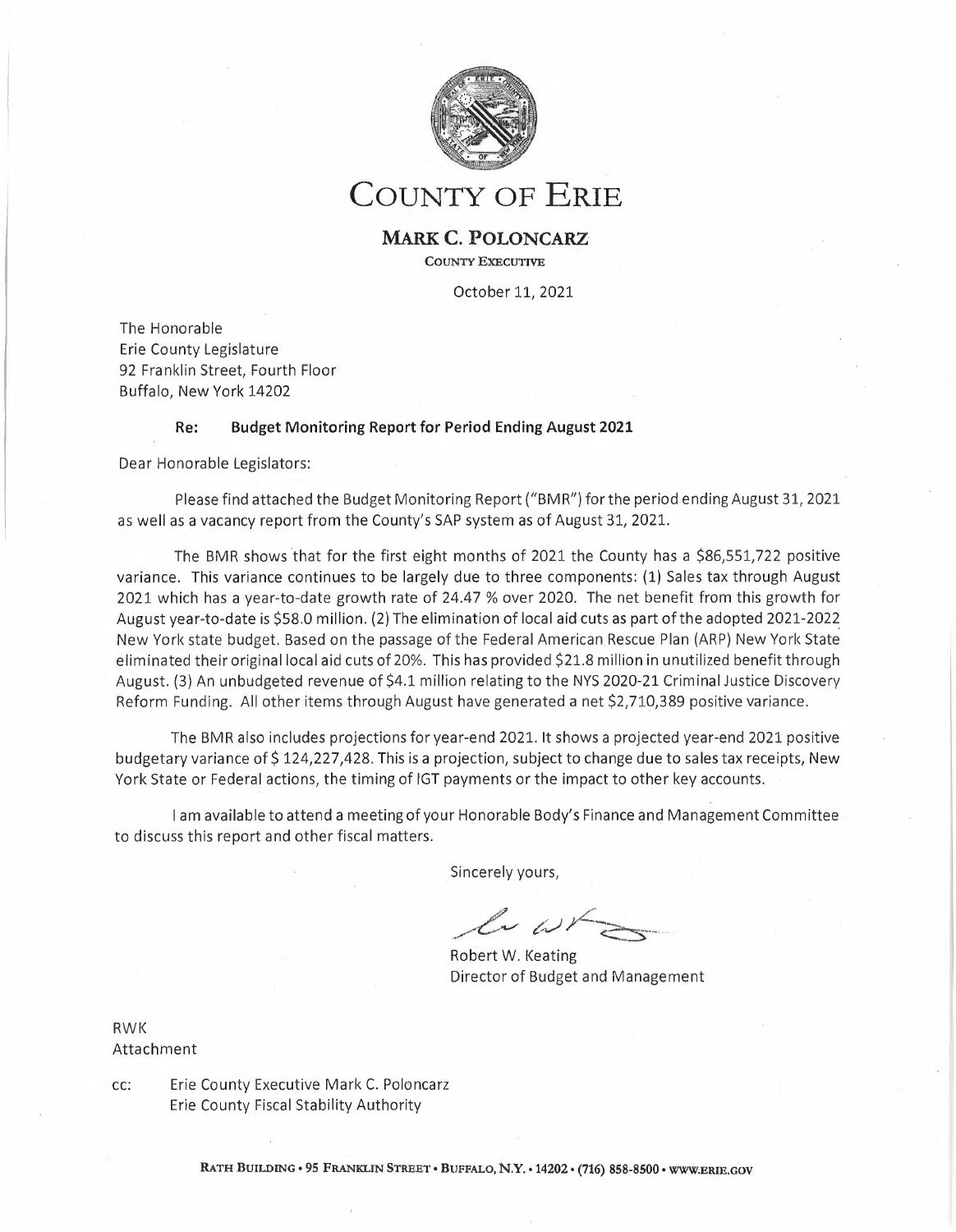| <b>Account Type</b> |                                  | <b>Annual Budget</b> | Period Budget<br>January-August | Actuals<br>January-<br>August | Period<br>Available<br><b>Budget</b> | % of Period<br>Budget<br>Consumed | Year End 2021<br>Projections | <b>Projected Year End</b><br>Variance<br>Save/(Cost) | Projected % of<br>Annual<br>Budget<br>Consumed |
|---------------------|----------------------------------|----------------------|---------------------------------|-------------------------------|--------------------------------------|-----------------------------------|------------------------------|------------------------------------------------------|------------------------------------------------|
|                     | Revenue                          |                      |                                 |                               |                                      |                                   |                              |                                                      |                                                |
| $**$                | Property Tax                     | (286, 178, 342)      | (286.178.342)                   | (286.178.342)                 | 0                                    | 100.00%                           | (286, 178, 342)              | $\Omega$                                             | 100.00%                                        |
| $**$                | <b>Property Tax Related</b>      | (14, 303, 669)       | (6, 515, 904)                   | (6, 199, 187)                 | (316, 717)                           | 95.14%                            | (15,869,510)                 | 1,565,841                                            | 110.95%                                        |
| $**$                | Sales Tax                        | (457, 552, 159)      | (303, 255, 149)                 | (363, 914, 730)               | 60,659,582                           | 120.00%                           | (538, 406, 196)              | 80,854,037                                           | 117.67%                                        |
| $**$                | Sales Tax to Local Govt.         | (316, 149, 457)      | (209, 534, 980)                 | (251, 437, 988)               | 41,903,009                           | 120.00%                           | (372,002,256)                | 55,852,799                                           | 117.67%                                        |
| **                  | <b>Other Sources</b>             | (41, 901, 725)       | (29, 014, 712)                  | (26,668,052)                  | (2,346,660)                          | 91.91%                            | (43, 816, 339)               | 1,914,614                                            | 104.57%                                        |
| $**$                | Fees, Fines or Charges           | (32, 724, 656)       | (24, 390, 558)                  | (26, 736, 369)                | 2,345,811                            | 109.62%                           | (34, 737, 974)               | 2,013,318                                            | 106.15%                                        |
| $**$                | <b>Appropriated Fund Balance</b> | (10,000,000)         | 0                               | $\Omega$                      | 0                                    | 0.00%                             | 0                            | (10,000,000)                                         |                                                |
| ***                 | <b>Local Source Revenue</b>      | (1, 158, 810, 008)   | (858, 889, 644)                 | (961, 134, 669)               | 102,245,025                          | 111.90%                           | (1, 291, 010, 616)           | 132,200,609                                          | 111.41%                                        |
| $***$               | <b>Federal Revenue</b>           | (171, 123, 358)      | (113, 100, 750)                 | (94, 405, 856)                | (18,694,894)                         | 83.47%                            | (138.339.972)                | (32, 783, 386)                                       | 80.84%                                         |
| ***                 | <b>State Revenue</b>             | (189, 683, 148)      | (127, 272, 811)                 | (140, 031, 850)               | 12,759,039                           | 110,03%                           | (197, 194, 143)              | 7.510.995                                            | 103.96%                                        |
| ***                 | <b>Interfund Revenue</b>         | (51, 368, 577)       | (49, 194, 090)                  | (49, 193, 102)                | (988)                                | 100.00%                           | (52, 246, 252)               | 877,675                                              | 101.71%                                        |
| ****                | <b>County Revenue</b>            | (1,570,985,091)      | (1, 148, 457, 296)              | (1, 244, 765, 477)            | 96,308,181                           | 108.39%                           | (1,678,790,983)              | 107,805,892                                          | 106,86%                                        |
|                     | Expense                          |                      |                                 |                               |                                      |                                   |                              |                                                      |                                                |
| $**$                | <b>Salaries</b>                  | 226.653.512          | 138,029,423                     | 132, 145, 494                 | 5,883,929                            | 95.74%                            | 208,983,833                  | 17,669,679                                           | 92.20%                                         |
|                     | Non-Salaries                     | 28,794,772           | 16,249,373                      | 16,625,645                    | (376, 271)                           | 102.32%                           | 27,611,462                   | 1,183,310                                            | 95.89%                                         |
| **                  | <b>Countywide Adjustments</b>    | (1,637,541)          | (1,095,941)                     | $\Omega$                      | (1,095,941)                          | 0.00%                             | 6,000,000                    | (7,637,541)                                          | $-366.40%$                                     |
| ***                 | <b>Personnel Related Expense</b> | 253,810,743          | 153, 182, 855                   | 148,771,139                   | 4,411,716                            | 97.12%                            | 242,595,295                  | 11,215,448                                           | 95.58%                                         |
| ***                 | <b>Fringe Benefit Total</b>      | 130,675,200          | 79,854,879                      | 75,164,698                    | 4,690,181                            | 94.13%                            | 120,685,043                  | 9,990,157                                            | 92.35%                                         |
|                     | <b>Supplies and Repairs</b>      | 11,248,618           | 5,837,108                       | 4,055,208                     | 1,781,901                            | 69.47%                            | 9,061,334                    | 2,187,284                                            | 80.56%                                         |
| $**$                | Other                            | 31,542,283           | 13,863,537                      | 12,303,957                    | 1,559,580                            | 88.75%                            | 26,892,416                   | 4,649,867                                            | 85.26%                                         |
| $**$                | Contractual                      | 524,589,413          | 348,998,575                     | 390,030,953                   | (41,032,378)                         | 111.76%                           | 575,672,591                  | (51,083,178)                                         | 109.74%                                        |
| $**$                | Equipment                        | 4,212,798            | 1,533,987                       | 1,307,507                     | 226,479                              | 85.24%                            | 2,852,338                    | 1,360,461                                            | 67.71%                                         |
| $**$                | Allocations                      | 117,453,154          | 82,807,964                      | 83, 153, 295                  | (345, 331)                           | 100.42%                           | 104,688,308                  | 12,764,846                                           | 89,13%                                         |
| **                  | Program Specific                 | 455,489,987          | 269,631,443                     | 250,700,071                   | 18,931,372                           | 92.98%                            | 430, 153, 337                | 25,336,650                                           | 94.44%                                         |
|                     | <b>Debt Services</b>             | 52,058,461           | 36,484,472                      | 36,464,451                    | 20,020                               | 99.95%                            | 52,058,460                   | $\overline{1}$                                       | 100.00%                                        |
|                     | All Other Operating Expense      | 1,196,594,715        | 759,157,086                     | 778,015,443                   | (18, 858, 357)                       | 102.48%                           | 1,201,378,785                | (4,784,069)                                          | 100.40%                                        |
| ****                | <b>County Expense</b>            | 1,581,080,658        | 992,194,820                     | 1,001,951,280                 | (9,756,460)                          | 100.98%                           | 1,564,659,122                | 16,421,536                                           | 98.96%                                         |
|                     | ***** Net                        | 10,095,567           | (156, 262, 475)                 | (242, 814, 197)               | 86,551,722                           |                                   | (114, 131, 861)              | 124,227,428                                          |                                                |

## **2021 August Budget Monitoring Report (BMR) with Year End Projections**

#### 2021 Status

| <b>Total Revenue</b>          | 1,678,790,983    |
|-------------------------------|------------------|
| <b>Total Expenditures</b>     | $-1,564,659,122$ |
| Net                           | 114, 131, 861    |
| Adjustments:                  |                  |
| Add Appropriation from 2020   | 10.095.567       |
| Net Projected YE 2021 Balance | 124,227,428      |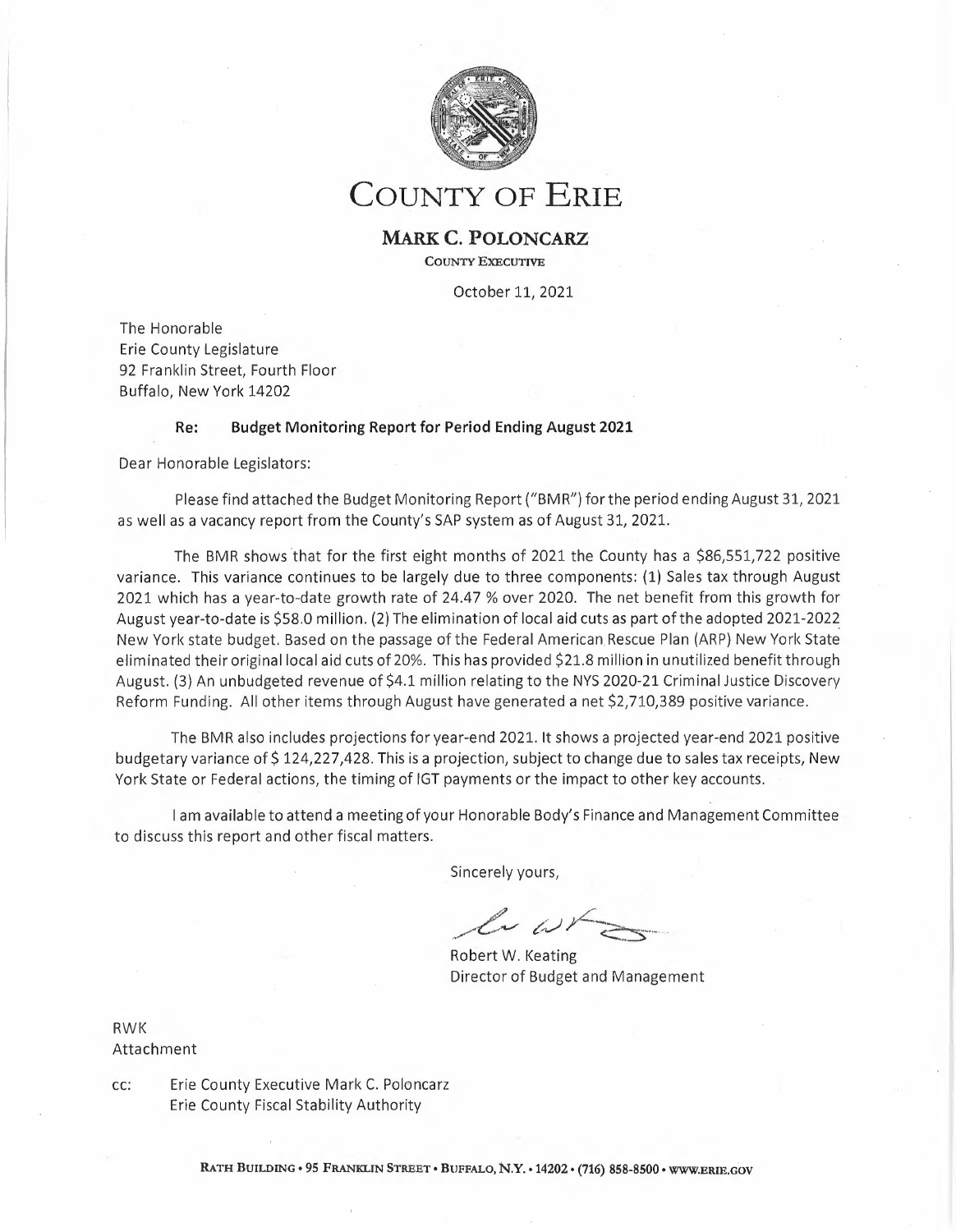| <b>Account Type</b>                             | <b>Annual Budget</b> | <b>Period Budget</b><br>January-<br>August | <b>Actuals</b><br>January-<br>August | Period<br>Available<br><b>Budget</b> | % of Period<br><b>Budget</b><br>Consumed | Annual<br>Available<br><b>Budget</b> | % of Annual<br><b>Budget</b><br>Consumed |
|-------------------------------------------------|----------------------|--------------------------------------------|--------------------------------------|--------------------------------------|------------------------------------------|--------------------------------------|------------------------------------------|
| Revenue                                         |                      |                                            |                                      |                                      |                                          |                                      |                                          |
| **<br><b>Property Tax</b>                       | 286,178,342-         | 286,178,342-                               | 286,178,342-                         | 0                                    | 100%                                     | 0                                    | 100%                                     |
| $**$<br><b>Property Tax Related</b>             | 14,303,669-          | 6,515,904-                                 | 6,199,187-                           | 316,717-                             | 95%                                      | 8,104,482-                           | 43%                                      |
| $**$<br><b>Sales Tax</b>                        | 457,552,159-         | 303,255,149-                               | 363,914,730-                         | 60,659,582                           | 120%                                     | 93,637,429-                          | 80%                                      |
| $**$<br>Sales Tax to Local Govt.                | 316,149,457-         | 209,534,980-                               | 251,437,988-                         | 41,903,009                           | 120%                                     | 64,711,469-                          | 80%                                      |
| $**$<br><b>Other Sources</b>                    | 41,901,725-          | 29,014,712-                                | 26,668,052-                          | 2,346,660-                           | 92%                                      | 15,233,673-                          | 64%                                      |
| $\star\star$<br><b>Fees, Fines or Charges</b>   | 32,724,656-          | 24,390;558-                                | 26,736,369-                          | 2,345,811                            | 110%                                     | 5,988,287-                           | 82%                                      |
| $**$<br><b>Appropriated Fund Balance</b>        | 10,000,000-          |                                            |                                      |                                      | 0%                                       | 10,000,000-                          | 0%                                       |
| $\overline{***}$<br><b>Local Source Revenue</b> | 1,158,810,008-       | 858,889,644-                               | 961,134,669-                         | 102,245,025                          | 112%                                     | 197,675,339-                         | 83%                                      |
| $***$<br><b>Federal Revenue</b>                 | 171,123,358-         | 113,100,750-                               | 94,405,856-                          | 18,694,894-                          | 83%                                      | 76,717,502-                          | 55%                                      |
| $***$<br><b>State Revenue</b>                   | 189,683,148-         | 127,272,811-                               | 140,031,850-                         | 12,759,039                           | 110%                                     | 49,651,298-                          | 74%                                      |
| $***$<br><b>Interfund Revenue</b>               | 51,368,577-          | 49,194,090-                                | 49,193,102-                          | 988-                                 | 100%                                     | 2,175,475-                           | 96%                                      |
| ****<br><b>County Revenue</b>                   | 1,570,985,091        | 1,148,457,296                              | 1,244,765,477-                       | 96,308,181                           | 108%                                     | 326,219,614-                         | 79%                                      |
| <b>Expense</b>                                  |                      |                                            |                                      |                                      |                                          |                                      |                                          |
| $**$<br><b>Salaries</b>                         | 226,653,512          | 138,029,423                                | 132,145,494                          | 5,883,929                            | 96%                                      | 94,508,018                           | 58%                                      |
| **<br><b>Non-Salaries</b>                       | 28,794,772           | 16,249,373                                 | 16,625,645                           | 376,271-                             | 102%                                     | 12,169,127                           | 58%                                      |
| $**$<br><b>Countywide Adjustments</b>           | 1,637,541-           | 1,095,941-                                 |                                      | 1,095,941-                           | 0%                                       | 1,637,541-                           | 0%                                       |
| ***<br><b>Personnel Related Expense</b>         | 253,810,743          | 153,182,855                                | 148,771,139                          | 4,411,716                            | 97%                                      | 105,039,605                          | 59%                                      |
| ***<br><b>Fringe Benefit Total</b>              | 130,675,200          | 79,854,879                                 | 75,164,698                           | 4,690,181                            | 94%                                      | 55,510,502                           | 58%                                      |
| 1∗*<br><b>Supplies and Repairs</b>              | 11,248,618           | 5,837,108                                  | 4,055,208                            | 1,781,901                            | 69%                                      | 7,193,410                            | 36%                                      |
| **<br>Other                                     | 31,542,283           | 13,863,537                                 | 12,303,957                           | 1,559,580                            | 89%                                      | 19,238,326                           | 39%                                      |
| **<br>Contractual                               | 524,589,413          | 348,998,575                                | 390,030,953                          | 41,032,378-                          | 112%                                     | 134,558,460                          | 74%                                      |
| **<br>Equipment                                 | 4,212,798            | 1,533,987                                  | 1,307,507                            | 226,479                              | 85%                                      | 2,905,291                            | 31%                                      |
| **<br><b>Allocations</b>                        | 117,453,154          | 82,807,964                                 | 83,153,295                           | 345,331-                             | 100%                                     | 34,299,859                           | 71%                                      |
| $**$<br><b>Program Specific</b>                 | 455,489,987          | 269,631,443                                | 250,700,071                          | 18,931,372                           | 93%                                      | 204,789,916                          | 55%                                      |
| $\star\star$<br><b>Debt Services</b>            | 52,058,461           | 36,484,472                                 | 36,464,451                           | 20,020                               | 100%                                     | 15,594,010                           | 70%                                      |
| $***$<br><b>All Other Operating Expense</b>     | 1,196,594,715        | 759,157,086                                | 778,015,443                          | 18,858,357-                          | 102%                                     | 418,579,272                          | 65%                                      |
| ****<br><b>County Expense</b>                   | 1,581,080,658        | 992,194,820                                | 1,001,951,280                        | 9,756,460-                           | 101%                                     | 579,129,378                          | 63%                                      |
| ***** Net                                       | 10,095,567           | 156,262,475-                               | 242,814,197-                         | 86,551,722                           |                                          | 252,909,765                          |                                          |

# **January-August 2021 Budget Monitoring Report (BMR)**

### **Note on the BMR:**

The BMR helps the Budget Office identify, understand and resolve financial issues that may emerge during the year. The positive period variance indicated should not be interpreted as <sup>a</sup> projection of a year-end positive balance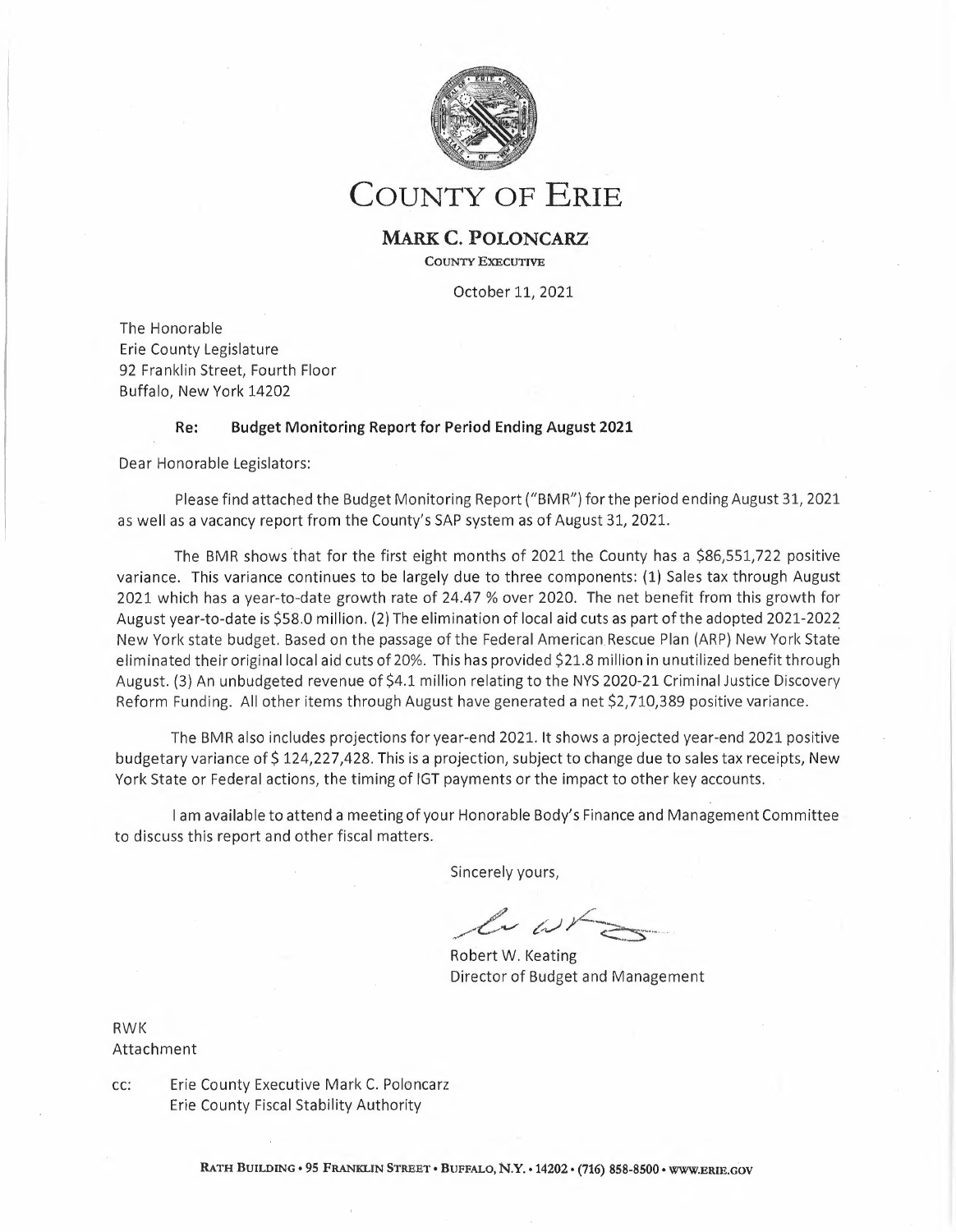| <b>Account Type</b>                                     | Annual Budget               | Period Budget<br>January-August | Actuals<br>January-August | Period<br>Avallable<br><b>Budget</b> | % of Period<br><b>Budget</b><br><b>Consumed</b> | Annual<br>Avallable<br>Budget | % of Annual<br><b>Budget</b><br>Consumed | Comments/Key Items                                                                                                                                                                                   |
|---------------------------------------------------------|-----------------------------|---------------------------------|---------------------------|--------------------------------------|-------------------------------------------------|-------------------------------|------------------------------------------|------------------------------------------------------------------------------------------------------------------------------------------------------------------------------------------------------|
|                                                         |                             |                                 |                           |                                      |                                                 |                               |                                          |                                                                                                                                                                                                      |
| Revenue<br>400000 Real Property Taxes                   | (286, 178, 342)             | (286, 178, 342)                 | (286, 178, 342)           | 0                                    | 100.00%                                         | 0                             | 100.00%                                  |                                                                                                                                                                                                      |
| Property Tax                                            | (286, 178, 342)             | (286, 178, 342)                 | (286, 178, 342)           | $\circ$                              | 100.00%                                         | $\mathbf{0}$                  | 100.00%                                  |                                                                                                                                                                                                      |
| 400010 Exemption Removal                                | (876, 148)                  | (876, 148)                      | (1,077,342)               | 201,194                              | 122,96%                                         | 201,194                       | 122.96%                                  |                                                                                                                                                                                                      |
| 400030 Gn/Sale-Tax Acq Prop                             | (7,000)                     | (2, 917)                        | 0                         | (2, 917)                             | 0.00%                                           | (7,000)                       | 0.00%                                    |                                                                                                                                                                                                      |
| 400040 Other Pay/Lieu-Tax                               | (5, 140, 000)               | (5,056,667)                     | (4,527,059)               | (529, 608)                           | 89,53%                                          | (612, 942)                    | 88.08%                                   |                                                                                                                                                                                                      |
| 400050 Int&Pen on R P Taxes                             | (12, 733, 993)              | (670, 316)                      | (670, 316)                | $\mathbf 0$                          | 100.00%                                         | (12,063,677)                  | 5.26%                                    |                                                                                                                                                                                                      |
| 400060 Omitted Taxes                                    | (1,780)                     | (1,780)                         | (16, 394)                 | 14,614                               | 920.99%                                         | 14,614                        | 920.99%                                  |                                                                                                                                                                                                      |
| 466060 Prop Tax Rev Adjust                              | 4,455,252                   | 91,923                          | 91,923                    | $\mathbf{0}$                         | 100.00%                                         | 4,363,329                     | 2.06%                                    |                                                                                                                                                                                                      |
| Property Tax Related                                    | (14, 303, 669)              | (6, 515, 904)                   | (6, 199, 187)             | (316, 717)                           | 95.14%                                          | (8, 104, 482)                 | 43.34%                                   |                                                                                                                                                                                                      |
| 402000 Sales Tax EC Purp                                | (172, 531, 111)             | (114, 348, 891)                 | (137, 216, 571)           | 22,867,679                           | 120.00%                                         | (35, 314, 540)                | 79.53%                                   | Sales Tax<br>County Share of Sales Tax is showing a positive                                                                                                                                         |
| 402100 1% Sales Tax-EC Purp                             | (162,893,514)               | (107,960,913)                   | (129, 551, 520)           | 21,590,608                           | 120.00%                                         | (33, 341, 994)                | 79.53%                                   | variance of \$ 60.7 million at the end of August.<br>When netting out the increased cost from sales<br>tax-related payments to the NFTA the County<br>benefit is reduced to \$58.0 million. 2021 YTD |
| 402120 .25% Sales Tax                                   | (40, 709, 178)              | (26,981,781)                    | (32, 382, 213)            | 5,400,432                            | 120.02%                                         | (8,326,965)                   | 79.55%                                   | sales tax growth is 22.77 % over 2020. The Div.<br>of Budget will continue to closely monitor sales<br>tax in order to ascertain the overall impact on<br>the 2021 budget.                           |
| 402130 .5% Sales Tax                                    | (81, 418, 356)              | (53,963,564)                    | (64, 764, 426)            | 10,800,863                           | 120.02%                                         | (16, 653, 930)                | 79.55%                                   |                                                                                                                                                                                                      |
| Sales Tax                                               | (457,552,159)               | (303, 255, 149)                 | (363,914,730)             | 60,659,582                           | 120.00%                                         | (93, 637, 429)                | 79.54%                                   |                                                                                                                                                                                                      |
| 402140 Sales Tax to Loc Gov                             | (316, 149, 457)             | (209,534,980)                   | (251, 437, 988)           | 41,903,009                           | 120.00%                                         | (64, 711, 469)                | 79.53%                                   |                                                                                                                                                                                                      |
| **<br>Sales Tax to Local Govt.                          | (316, 149, 457)             | (209, 534, 980)                 | (251, 437, 988)           | 41,903,009                           | 120.00%                                         | (64, 711, 469)                | 79.53%                                   |                                                                                                                                                                                                      |
| 402300 Hotel Occupancy Tax                              | (9,562,689)                 | (5,375,126)                     | (2,946,206)               | (2,428,920)                          | 54.81%                                          | (6,616,483)                   | 30.81%                                   |                                                                                                                                                                                                      |
| 402500 Off Track Par-Mu Tax                             | (396, 286)                  | (344, 191)                      | (504, 661)                | 160,470                              | 146.62%                                         | 108,375.                      | 127.35%                                  |                                                                                                                                                                                                      |
| 402510 Video Lottery Aid                                | (288, 560)                  | (288, 560)                      | (288, 560)                | $\theta$                             | 100.00%                                         | $\circ$                       | 100.00%                                  |                                                                                                                                                                                                      |
| 402610 Medical Marj Exc Tax                             | (183, 888)                  | (122, 592)                      | (264, 374)                | 141,782                              | 215.65%                                         | 80,486                        | 143.77%                                  |                                                                                                                                                                                                      |
| 415010 Post Mortem Toxicol                              | (14, 450)                   | (9,633)                         | (32, 177)                 | 22,543                               | 334.01%                                         | 17,727                        | 222.68%                                  |                                                                                                                                                                                                      |
| 415100 Real Property Trans                              | (201, 200)                  | (134, 133)                      | (148, 374)                | 14,241                               | 110.62%                                         | (52, 826)                     | 73.74%                                   |                                                                                                                                                                                                      |
| 415160 Mortgage Tax                                     | (557, 451)                  | (371, 634)                      | (371, 634)                | $\theta$                             | 100.00%                                         | (185, 817)                    | 66.67%                                   |                                                                                                                                                                                                      |
| 415360 Legal Settlements                                | $\Omega$                    | 0                               | (26)                      | 26                                   | 0.00%                                           | 26                            | 0.00%                                    |                                                                                                                                                                                                      |
| 415500 Prisoner Transport                               | (17,000)                    | (11, 333)                       | (33, 815)                 | 22,481                               | 298.37%                                         | 16,815                        | 198.91%                                  |                                                                                                                                                                                                      |
| 415620 Commissary Reimb                                 | (115, 763)                  | (77, 175)                       | (77, 175)                 | $\theta$                             | 100.00%                                         | (38, 588)                     | 66.67%                                   |                                                                                                                                                                                                      |
| 415622 Jail Phone Revenue                               | (735, 623)                  | (735, 623)                      | (735, 623)                | $\pmb{0}$                            | 100.00%                                         | 0                             | 100.00%                                  |                                                                                                                                                                                                      |
| 416540 Insurance                                        | 0                           | 0                               | 0                         | $\circ$                              | 0.00%                                           | 0                             | 0.00%                                    |                                                                                                                                                                                                      |
| 416570 Post Exposure Rabies                             | (133,048)                   | (88, 699)                       | (88, 698)                 | (1)                                  | 100.00%                                         | (44, 350)                     | 66.67%                                   |                                                                                                                                                                                                      |
| 416920 Medicd-Early Interve                             | (143, 640)                  | (95, 760)                       | (96, 965)                 | 1,205                                | 101.26%                                         | (46, 675)                     | 67.51%<br>85.24%                         |                                                                                                                                                                                                      |
| 417200 Day Care Repay Recov                             | (68, 550)                   | (45, 700)                       | (58, 432)                 | 12,732                               | 127.86%                                         | (10, 118)<br>(121, 386)       | 46.41%                                   |                                                                                                                                                                                                      |
| 417500 Repay Em Ast/Adults<br>417510 Repay Medical Asst | (226, 500)<br>(2, 296, 804) | (151,000)<br>(1,531,203)        | (105, 114)<br>(1,631,686) | (45, 886)<br>100,484                 | 69.61%<br>106.56%                               | (665, 118)                    | 71.04%                                   |                                                                                                                                                                                                      |
| 417520 Repay-Family Assist                              | (510, 847)                  | (340, 565)                      | (196, 260)                | (144, 304)                           | 57.63%                                          | (314,587)                     | 38.42%                                   |                                                                                                                                                                                                      |
| 417530 Repay-Foster Care/Ad                             | (1,975,380)                 | (1,316,920)                     | (1, 511, 365)             | 194,445                              | 114.77%                                         | (464, 015)                    | 76.51%                                   |                                                                                                                                                                                                      |
| 417550 Repay-SafetyNetAsst                              | (6,478,017)                 | (3,318,678)                     | (2,827,378)               | (491, 300)                           | 85.20%                                          | (3,650,639)                   | 43.65%                                   |                                                                                                                                                                                                      |
| 417560 Repay-Serv For Recip                             | (7, 303)                    | (4, 869)                        | (3, 173)                  | (1,696)                              | 65.16%                                          | (4, 130)                      | 43.44%                                   |                                                                                                                                                                                                      |
| 417570 SNAP Fraud Incentives                            | (46, 283)                   | (30, 855)                       | (29, 038)                 | (1, 818)                             | 94.11%                                          | (17, 245)                     | 62.74%                                   |                                                                                                                                                                                                      |
| 417580 Repaymts-Handi Child                             | $\mathbf 0$                 | $\mathbf 0$                     | (87, 839)                 | 87,839                               | 0.00%                                           | 87,839                        | 0.00%                                    |                                                                                                                                                                                                      |
| 418025 Recov-SafetyNet Bur                              | 0                           | $\mathbf 0$                     | (33,076)                  | 33,076                               | 0.00%                                           | 33,076                        | 0.00%                                    |                                                                                                                                                                                                      |
| 418030 Repayments-IV D Adm                              | (4,423,828)                 | (3,749,219)                     | (4, 475, 304)             | 726,086                              | 119.37%                                         | 51,476                        | 101.16%                                  |                                                                                                                                                                                                      |
| 418110 Comm Coll Respreads                              | (7, 381, 088)               | (7, 381, 088)                   | (2,981,087)               | (4,400,001)                          | 40.39%                                          | (4,400,001)                   | 40.39%                                   |                                                                                                                                                                                                      |
| 418112 Comm Coll Resp. Adj.                             | 4,400,000                   | 4,400,000                       | 0                         | 4,400,000                            | 0.00%                                           | 4,400,000                     | 0.00%                                    |                                                                                                                                                                                                      |
| 418130 Comm Coll Reimb                                  | (61, 401)                   | (40, 934)                       | (27, 708)                 | (13, 226)                            | 67.69%                                          | (33, 693)                     | 45.13%                                   |                                                                                                                                                                                                      |
| 418410 OCSE Medical Payments                            | (1,987,333)                 | (1, 324, 889)                   | (1, 212, 356)             | (112, 533)                           | 91.51%                                          | (774, 977)                    | 61.00%                                   |                                                                                                                                                                                                      |
| 418430 Donated Funds                                    | (939,000)                   | (622, 667)                      | 27,644                    | (650, 311)                           | $-4.44%$                                        | (966, 644)                    | $-2.94%$                                 |                                                                                                                                                                                                      |
| 420020 ECC Cap Cons-Otr Gvt                             | (95,000)                    | (95,000)                        | (95,000)                  | 0                                    | 100.00%                                         | 0                             | 100.00%                                  |                                                                                                                                                                                                      |
| 420499 OthLocal Source Rev                              | (94, 494)                   | (62,996)                        | 0                         | (62,996)                             | 0.00%                                           | (94, 494)                     | 0.00%                                    |                                                                                                                                                                                                      |
| 420500 Rent-RI Prop-Concess                             | (35, 485)                   | (23, 657)                       | (35, 923)                 | 12,266                               | 151.85%                                         | 438                           | 101.23%                                  |                                                                                                                                                                                                      |
| 420520 Rent-Rl Prop-Rtw-Eas                             | (7,000)                     | (4,667)                         | (4,062)                   | (604)                                | 87.05%                                          | (2,938)                       | 58.03%                                   |                                                                                                                                                                                                      |
| 420550 Rent-663 Kensington                              | (12, 168)                   | (8, 112)                        | (8, 112)                  | 0                                    | 100.00%                                         | (4,056)                       | 66.67%                                   |                                                                                                                                                                                                      |
| 420560 Rent-1500 Broadway                               | (257, 760)                  | (171, 840)                      | (171, 762)                | (78)                                 | 99.95%                                          | (85,998)                      | 66.64%                                   |                                                                                                                                                                                                      |
| 421550 Forft Crime Proceed                              | (472, 561)                  | (308, 249)                      | (511, 184)                | 202,935                              | 165.84%                                         | 38,623                        | 108.17%                                  |                                                                                                                                                                                                      |
| 422000 Copies                                           | (8,500)                     | (5,667)                         | (7,502)                   | 1,835                                | 132.38%                                         | (998)                         | 88.25%                                   |                                                                                                                                                                                                      |
| 422040 Gas Well Drill Rents                             | (5,500)                     | (3,667)                         | (500)                     | (3, 167)                             | 13.64%                                          | (5,000)                       | 9.09%                                    |                                                                                                                                                                                                      |
| 422050 E-Payable Rebates                                | (215,000)                   | (143, 333)                      | (186,770)                 | 43,437                               | 130.30%                                         | (28, 230)                     | 86.87%                                   |                                                                                                                                                                                                      |
| 423000 Refunds P/Y Expenses                             | (1,000)                     | (667)                           | 231,492                   | (232, 159)                           | $-34723.67%$                                    | (232, 492)                    | $-23149.23%$                             |                                                                                                                                                                                                      |
| 445000 Recovery Int - SID                               | (336, 357)                  | (224, 238)                      | (102, 160)                | (122,078)                            | 45.56%                                          | (234, 197)                    | 30,37%                                   |                                                                                                                                                                                                      |
| 445030 Int & Earn - Gen Inv                             | (200, 100)                  | (133, 400)                      | (104, 774)                | (28, 626)                            | 78.54%                                          | (95, 326)                     | 52.36%                                   |                                                                                                                                                                                                      |
| 445031 Int & Earn - Cap Inv                             | 0                           | 0                               | 0                         | 0                                    | 0.00%                                           | 0                             | 0.00%                                    |                                                                                                                                                                                                      |
| 445040 Int & Earn-3rd Party                             | (400,000)                   | (266, 667)                      | (26, 925)                 | (239, 742)                           | 10.10%                                          | (373,075)                     | 6.73%                                    |                                                                                                                                                                                                      |
| 466000 Misc Receipts                                    | (357, 486)                  | (231, 657)                      | (234,999)                 | 3,341                                | 101.44%                                         | (122, 487)                    | 65.74%                                   |                                                                                                                                                                                                      |
| 466020 Minor Sale - Other                               | (35,500)                    | (23, 667)                       | (24, 363)                 | 696                                  | 102.94%                                         | (11, 137)                     | 68.63%                                   |                                                                                                                                                                                                      |
| 466070 Refunds P/Y Expenses                             | (980,000)                   | (443, 333)                      | (3, 239, 528)             | 2,796,195                            | 730.72%                                         | 2,259,528                     | 330.56%                                  |                                                                                                                                                                                                      |
| 466090 Misc Trust Fd Rev                                | 0                           | (146, 597)                      | (146, 597)                | 0                                    | 100.00%                                         | 146,597                       | 0.00%                                    |                                                                                                                                                                                                      |
| 466120 Other Misc DISS Rev                              | (3, 240)                    | (2, 160)                        | (2, 428)                  | 268                                  | 112.41%                                         | (812)                         | 74.94%                                   |                                                                                                                                                                                                      |
| 466130 Oth Unclass Rev                                  | (10,000)                    | (3, 333)                        | (42,018)                  | 38,684                               | 1260.53%                                        | 32,018                        | 420.18%                                  |                                                                                                                                                                                                      |
| 466150 Chlamydia Study Forms                            | (8,000)                     | (5, 333)                        | (1, 232)                  | (4, 101)                             | 23.10%                                          | (6, 768)                      | 15.40%                                   |                                                                                                                                                                                                      |
| 466180 Unanticip P/Y Rev                                | 0                           | 0                               | (635, 144)                | 635,144                              | 0.00%                                           | 635,144                       | 0.00%                                    |                                                                                                                                                                                                      |
| 466260 Intercept-LocalShare                             | (83, 239)                   | (55, 493)                       | (86, 791)                 | 31,298                               | 156.40%                                         | 3,552                         | 104.27%                                  |                                                                                                                                                                                                      |

 $\hat{\boldsymbol{\beta}}$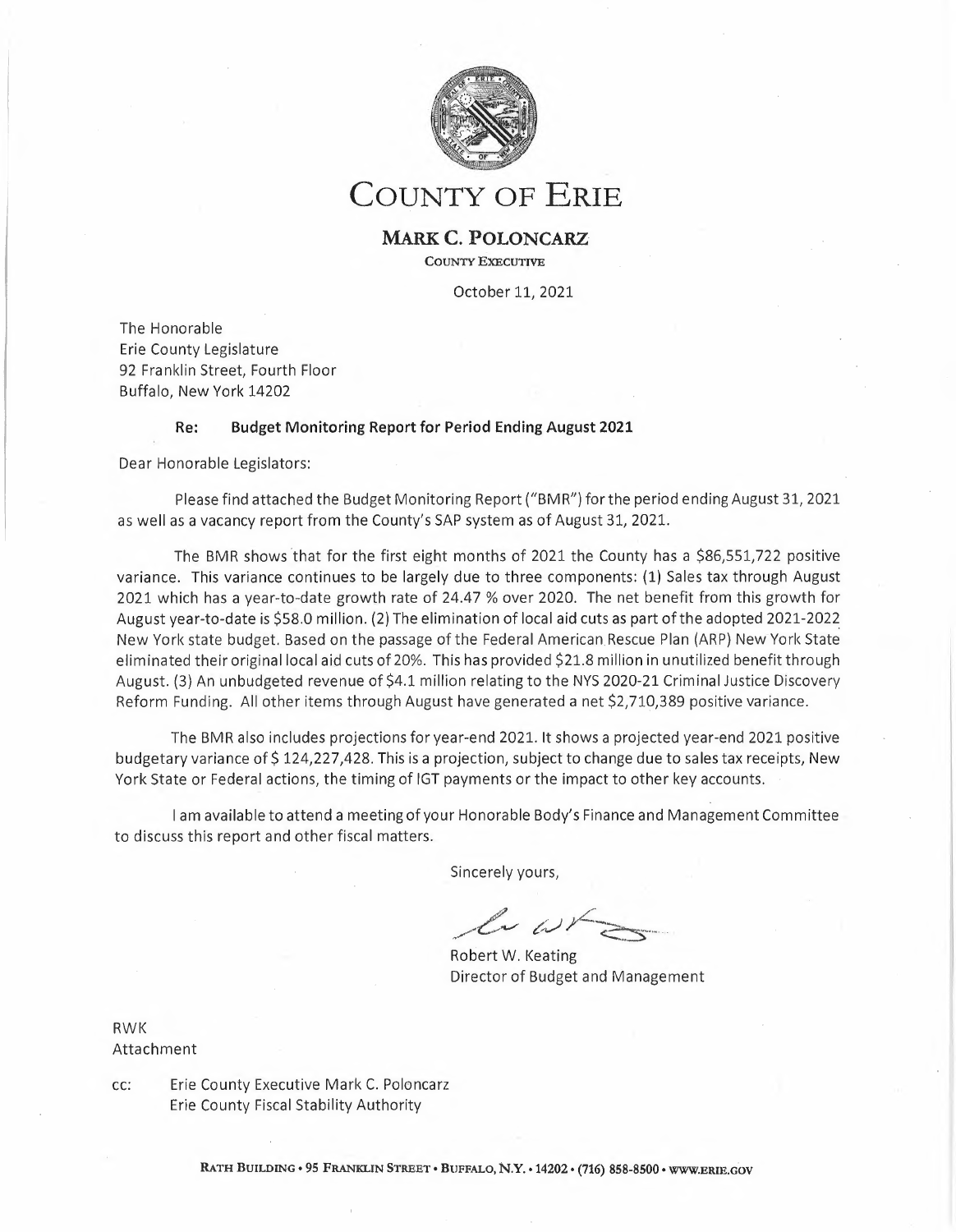|                | 466280 Local Srce - ECMCC                                  | (22,000)                      | (14, 667)                 | (11,982)                  | (2,685)                   | 81.70%           | (10,018)                  | 54.46%           |                                                                     |
|----------------|------------------------------------------------------------|-------------------------------|---------------------------|---------------------------|---------------------------|------------------|---------------------------|------------------|---------------------------------------------------------------------|
|                | 466310 Prem On Oblig - RAN                                 | (3,000,000)                   | (3,000,000)               | 0                         | (3,000,000)               | 0.00%            | (3,000,000)               | 0.00%            | At the end of the period, or 66% of the                             |
|                | 466360 Stadium Reimbursement                               | (720,000)                     | (368,000)                 | (155, 610)                | (212, 390)                | 42.29%           | (564, 390)                | 21.61%           | year, the County has achieved 64% of                                |
|                | 467000 Misc Depart Income                                  | (9,403)                       | (6, 269)                  | (1, 235)                  | (5,033)                   | 19.70%           | (8, 168)                  | 13.14%           | the annual Other Sources revenue                                    |
|                | 480020 Sale-Excess Material                                | (135,000)                     | (119,000)                 | (277, 862)                | 158,861                   | 233.50%          | 142,862                   | 205.82%          | budget.                                                             |
|                | 480030 Recycling Revenue                                   | (45,000)                      | (30,000)                  | (44, 622)                 | 14,622                    | 148.74%          | (378)                     | 99.16%           |                                                                     |
| **             | Other Sources                                              | (41, 901, 725)                | (29,014,712)              | (26, 668, 052)            | (2,346,660)               | 91.91%           | (15, 233, 673)            | 63.64%           |                                                                     |
|                | 406610 STD Clinic Fees                                     | (193, 790)                    | (129, 193)                | (59, 570)                 | (69, 624)                 | 46.11%           | (134, 220)                | 30.74%           |                                                                     |
|                | 415000 Medical Exam Fees                                   | (484, 750)                    | (403, 167)                | (539, 205)                | 136,038                   | 133.74%          | 54,455                    | 111.23%          |                                                                     |
|                | 415050 Treasurer Fees                                      | (55,000)                      | (55,000)                  | (125, 125)                | 70,125                    | 227.50%          | 70,125                    | 227.50%          |                                                                     |
|                | 415105 Passport Fees                                       | (28,000)                      | (18, 667)                 | (15, 890)                 | (2,777)                   | 85.13%           | (12, 110)                 | 56.75%           |                                                                     |
|                | 415110 Court Fees                                          | (391,600)                     | (261,067)                 | (249, 625)                | (11, 442)                 | 95.62%           | (141, 975)                | 63.74%           |                                                                     |
|                | 415120 Small Claims AR Fees                                | (200)                         | (133)                     | (575)                     | 442                       | 431.26%          | 375                       | 287.50%          |                                                                     |
|                | 415130 Auto Fees                                           | (5,451,000)                   | (3,634,000)               | (2,656,112)               | (977, 888)                | 73.09%           | (2,794,888)               | 48.73%           |                                                                     |
|                | 415140 Comm of Educ Fees                                   | (116,800)                     | (77, 867)                 | (92, 230)                 | 14,363                    | 118.45%          | (24, 570)                 | 78.96%           |                                                                     |
|                | 415150 Recording Fees                                      | (6, 200, 765)                 | (4,433,843)               | (5, 174, 015)             | 740,172                   | 116.69%          | (1,026,750)               | 83,44%           |                                                                     |
|                | 415180 Vehicle Use Tax                                     | (5,300,000)                   | (3,533,333)               |                           |                           |                  |                           |                  |                                                                     |
|                | 415185 E-Z Pass Tag Sales                                  | (17,500)                      |                           | (4, 189, 057)             | 655,724                   | 118.56%          | (1, 110, 943)             | 79.04%           |                                                                     |
|                |                                                            |                               | (11, 667)                 | (5, 150)                  | (6, 517)                  | 44.14%           | (12, 350)                 | 29.43%           |                                                                     |
|                | 415200 Civil Serv Exam Fees                                | (45,000)                      | 0                         | 0                         | $\bf{0}$                  | 0.00%            | (45,000)                  | 0.00%            |                                                                     |
|                | 415210 3rd Party Deduct Fee                                | (17,000)                      | (11, 333)                 | (8,500)                   | (2,833)                   | 75.00%           | (8,500)                   | 50.00%           |                                                                     |
|                | 415510 Civil Proc Fees-Sher                                | (1, 271, 690)                 | (597, 793)                | (520, 633)                | (77, 161)                 | 87.09%           | (751,057)                 | 40.94%           |                                                                     |
|                | 415520 Sheriff Fees                                        | (32,500)                      | (21, 667)                 | (31, 557)                 | 9,890                     | 145.65%          | (943)                     | 97.10%           |                                                                     |
|                | 415600 Inmate Discip Surch                                 | (12,500)                      | (8, 333)                  | (7,631)                   | (702)                     | 91.58%           | (4,869)                   | 61.05%           |                                                                     |
|                | 415605 Drug Testing Charge                                 | (25,000)                      | (16, 667)                 | (23, 792)                 | 7,126                     | 142.75%          | (1, 208)                  | 95.17%           |                                                                     |
|                | 415610 Restitution Surcharge                               | (17,000)                      | (11, 333)                 | (12, 319)                 | 986                       | 108,70%          | (4,681)                   | 72.46%           |                                                                     |
|                | 415630 Bail Fee-Alt / Incar                                | (5,000)                       | (3, 333)                  | (3, 139)                  | (194)                     | 94.18%           | (1,861)                   | 62.79%           |                                                                     |
|                | 415640 Probation Fees                                      | (475,000)                     | (316, 667)                | (389, 526)                | 72,859                    | 123.01%          | (85, 474)                 | 82.01%           |                                                                     |
|                | 415650 DWI Program                                         | (629, 950)                    | (209, 983)                | 0                         | (209,983)                 | 0.00%            | (629, 950)                | 0.00%            |                                                                     |
|                | 415670 Elec Monitoring Ch                                  | (3,600)                       | (2,400)                   | (3,995)                   | 1,595                     | 166.44%          | 395                       | 110.96%          |                                                                     |
|                | 415680 Pmt-Home Care Review                                | (10,000)                      | (6,667)                   | (1,827)                   | (4, 840)                  | 27.41%           | (8, 173)                  | 18.27%           |                                                                     |
|                | 416020 Comm Sanitat & Food                                 | (1, 175, 000)                 | (783, 333)                | (747,829)                 | (35, 504)                 | 95.47%           | (427, 171)                | 63.65%           |                                                                     |
|                | 416030 Realty Subdivisions                                 | (12,000)                      | (8,000)                   | (4,075)                   | (3,925)                   | 50.94%           | (7, 925)                  | 33.96%           |                                                                     |
|                | 416040 Individ Sewr Sys Opt                                | (425,000)                     | (283, 333)                | (385, 238)                | 101,905                   | 135.97%          | (39, 762)                 | 90.64%           |                                                                     |
|                | 416090 Pen & Fines-Health                                  | (20,000)                      | (13, 333)                 | (6, 553)                  | (6,780)                   | 49.15%           | (13, 447)                 | 32.77%           |                                                                     |
|                | 416150 PPD Tests                                           | (8,580)                       | (5,720)                   | (1, 225)                  | (4, 495)                  | 21.42%           | (7, 355)                  | 14.28%           |                                                                     |
|                | 416160 TB Outreach                                         | (47, 380)                     | (31,587)                  | (32, 257)                 | 670                       | 102.12%          | (15, 123)                 | 68.08%           |                                                                     |
|                | 416190 ImmunizationsService                                |                               |                           |                           |                           |                  |                           |                  |                                                                     |
|                | 416580 Training Course Fees                                | (8, 283)                      | (5, 522)                  | (3, 137)                  | (2, 385)                  | 56.81%           | (5, 146)                  | 37.87%           |                                                                     |
|                |                                                            | (56, 235)                     | (37, 490)                 | (43, 410)                 | 5,920                     | 115.79%          | (12,825)                  | 77.19%           |                                                                     |
|                | 416610 Pub Health Lab Fees                                 | (185,000)                     | (123, 333)                | (78, 397)                 | (44, 936)                 | 63.57%           | (106, 603)                | 42,38%           |                                                                     |
|                | 418040 Inspec Fee Wght/Meas                                | (175,000)                     | (116, 667)                | (148, 168)                | 31,501                    | 127.00%          | (26, 832)                 | 84.67%           |                                                                     |
|                | 418050 item Price Waivr Fee                                | (275,000)                     | (183, 333)                | (174, 349)                | (8,984)                   | 95,10%           | (100, 651)                | 63.40%           |                                                                     |
|                | 418400 Subpoena Fees                                       | (13, 546)                     | (9,031)                   | (9, 355)                  | 325                       | 103.60%          | (4, 191)                  | 69.06%           |                                                                     |
|                | 418500 Park & Rec Chgs-Camp                                | (170, 250)                    | (113,500)                 | (236, 199)                | 122,699                   | 208.11%          | 65,949                    | 138.74%          |                                                                     |
|                | 418510 Park & Rec Chgs-Shel                                | (299, 620)                    | (224, 747)                | (371, 757)                | 147,010                   | 165.41%          | 72,137                    | 124.08%          |                                                                     |
|                | 418520 Chgs-Park Emp Subsis                                | (16, 200)                     | (10, 800)                 | (13, 200)                 | 2,400                     | 122.22%          | (3,000)                   | 81.48%           |                                                                     |
|                | 418530 Golf Chg-Other Fees                                 | (170, 703)                    | (113,802)                 | (258, 610)                | 144,808                   | 227.25%          | 87,907                    | 151.50%          |                                                                     |
|                | 418540 Golf Chg-Greens Fees                                | (393, 572)                    | (312, 381)                | (637, 436)                | 325,055                   | 204.06%          | 243,864                   | 161.96%          |                                                                     |
|                | 418550 Sale of Forest Prod                                 | (8,000)                       | (5, 333)                  | (4, 511)                  | (823)                     | 84.57%           | (3,490)                   | 56.38%           |                                                                     |
|                | 418590 Spec Events Receipts                                | (8,100)                       | (5,400)                   | (4,838)                   | (563)                     | 89,58%           | (3, 263)                  | 59.72%           |                                                                     |
|                | 420000 Tx&Assm Svs-Oth Govt                                | (168,000)                     | (168,000)                 | (168, 270)                | 270                       | 100.16%          | 270                       | 100.16%          |                                                                     |
|                | 420010 Elec Exp Other Govt                                 | (7,581,812)                   | (7,581,812)               | (7,581,812)               | 0                         | 100.00%          | $\mathbf 0$               | 100.00%          |                                                                     |
|                | 420030 Police Svcs-Oth Gvt                                 | (307, 550)                    | (205, 033)                | (180, 034)                | (24, 999)                 | 87.81%           | (127, 516)                | 58.54%           |                                                                     |
|                | 420040 Jail Facil - Oth Gov                                | $\mathbf 0$                   | 0                         | (1,027,700)               | 1,027,700                 | 0.00%            | 1,027,700                 | 0.00%            |                                                                     |
|                | 420190 Gen Svc-Oth Gov                                     | (960)                         | (640)                     | (640)                     | 0                         | 100.00%          | (320)                     | 66.67%           |                                                                     |
|                | 420271 CESQG Charges                                       | (30,000)                      | (7,500)                   | (17, 175)                 | 9,675                     | 229.00%          | (12, 825)                 | 57.25%           |                                                                     |
|                | 421000 Pistol Permits                                      | (160,000)                     | (106, 667)                | (173, 248)                | 66,581                    | 162.42%          | 13,248                    | 108.28%          |                                                                     |
|                | 421010 Hhwy Work Permit Fee                                | 0                             | 0                         | $\,$ 0                    | 0                         | 0.00%            | 0                         | 0.00%            |                                                                     |
|                | 421500 Fines&Forfeited Bail                                | (17,000)                      | (11, 333)                 | (9,704)                   | (1,630)                   | 85.62%           | (7, 296)                  | 57.08%           |                                                                     |
|                | 421510 Fines and Penalties                                 | (3,500)                       | (2, 333)                  | (4, 485)                  | 2,152                     | 192.21%          | 985                       | 128.14%          | After 66% of the year, the County has                               |
|                | 466010 NSF Check Fees                                      | (1,720)                       | (1, 147)                  | (1,853)                   | 707                       | 161.63%          | 133                       | 107.75%          | achieved 82% of the annual Fees,                                    |
|                | 466190 Item Pricing Penalty                                | (188,000)                     | (145, 333)                | (294,530)                 | 149,197                   | 202.66%          | 106,530                   | 156.66%          | Fines, or Charges revenue budget.                                   |
|                | 466340 STOPDWI VIP Prs Fees                                | (15,000)                      | (10,000)                  | (6,900)                   | (3, 100)                  | 69.00%           | (8, 100)                  | 46.00%           |                                                                     |
|                |                                                            |                               |                           |                           |                           |                  |                           |                  |                                                                     |
|                |                                                            |                               |                           |                           |                           |                  |                           |                  |                                                                     |
|                | Fees, Fines or Charges                                     | (32, 724, 656)                | (24, 390, 558)            | (26, 736, 369)            | 2,345,811                 | 109.62%          | (5,988,287)               | 81.70%           |                                                                     |
|                | 402190 Approp Fund Balance                                 | (10,000,000)                  | 0                         | 0                         | 0                         | 0.00%            | (10,000,000)              | 0.00%            |                                                                     |
|                | Appropriated Fund Balance                                  | (10,000,000)                  | $\mathbb O$               | $\mathbf 0$               | $\mathsf{o}\,$            | 0.00%            | (10,000,000)              | 0.00%            |                                                                     |
|                | <b>Local Source Revenue</b>                                | (1, 158, 810, 008)            | (858, 889, 644)           | (961, 134, 669)           | 102,245,025               | 111.90%          | (197, 675, 339)           | 82.94%           |                                                                     |
|                | 405570 ME 50% Fed Presch                                   | (3,668,358)                   | (2,445,572)               | (1,608,268)               | (837, 304)                | 65.76%           | (2,060,090)               | 43.84%           |                                                                     |
|                | 410070 FA-IV-B Preventive                                  | (905, 239)                    | (603, 493)                | (798, 379)                | 194,886                   | 132.29%          | (106, 860)                | 88.20%           |                                                                     |
|                | 410080 FA-Admin Chargeback                                 | 1,835,629                     | 1,223,753                 | 1,223,753                 | (0)                       | 100.00%          | 611,876                   | 66.67%           |                                                                     |
|                | 410120 FA-SNAP ET 100%                                     | (391, 867)                    | (261, 245)                | (265, 662)                | 4,417                     | 101.69%          | (126, 205)                | 67.79%           |                                                                     |
|                | 410150 SSA-SSI Pri Inc Prg                                 | (35,000)                      | (23, 333)                 | (8,800)                   | (14, 533)                 | 37.71%           | (26, 200)                 | 25.14%           |                                                                     |
|                | 410180 Fed Aid School Brk                                  | (18, 286)                     | (12, 191)                 | (17, 488)                 | 5,297                     | 143.45%          | (798)                     | 95,64%           |                                                                     |
|                | 410240 HUD Rev D14.267 CoC                                 | (5,975,723)                   | (3,932,477)               | (3,775,485)               | (156, 992)                | 96.01%           | (2, 200, 238)             | 63.18%           |                                                                     |
|                | 410500 FA-Civil Defense                                    | (340, 602)                    | (227,068)                 | (223, 922)                | (3, 147)                  | 98.61%           | (116, 681)                | 65.74%           | <b>Federal Aid</b>                                                  |
|                |                                                            |                               |                           |                           |                           |                  |                           |                  |                                                                     |
|                | 410510 Fed Drug Enforcement                                | (36, 686)                     | (24, 457)                 | (11, 915)                 | (12, 543)                 | 48.72%           | (24, 771)                 | 32.48%           | Formula driven Federal Aid which<br>appears under budget, mainly In |
|                | 410520 Fr Ci Bfio Pol Dept                                 | (28, 375)                     | (18, 917)                 | (14, 896)                 | (4,021)                   | 78.74%           | (13, 479)                 | 52.50%           | Health and Human Service                                            |
|                | 411000 MH Fed Medi Sal Sh                                  | (739, 441)                    | (422, 961)                | (403, 057)                | (19,904)                  | 95.29%           | (336, 384)                | 54.51%           | Departments, is offset by savings in                                |
|                | 411490 Fed Aid - TANF FFFS                                 | (39, 623, 632)                | (26, 415, 755)            | (22, 762, 552)            | (3,653,203)               | 86.17%           | (16,861,080)              | 57.45%           | associated expenditures.                                            |
| 411495 FA-SYEP |                                                            | (2,203,773)                   | (1,221,508)               | (1, 200, 636)             | (20, 872)                 | 98.29%           | (1,003,137)               | 54.48%           |                                                                     |
|                | 411500 Fed Aid - MA In House                               | 2,122,109                     | 1,414,739                 | 1,252,117                 | 162,622                   | 88.51%           | 869,992                   | 59.00%           |                                                                     |
|                | 411520 FA-Family Assistance                                | (34, 727, 326)                | (23, 151, 551)            | (15, 313, 174)            | (7,838,376)               | 66.14%           | (19, 414, 152)            | 44.10%           |                                                                     |
|                | 411540 FA-Social Serv Admin                                | (20,011,307)                  | (12,788,332)              | (9,754,066)               | (3,034,266)               | 76.27%           | (10, 257, 241)            | 48.74%           |                                                                     |
|                | 411550 FA-Soc Serv Adm A-87<br>411570 Fed Aid - SNAP Admin | (1, 185, 452)<br>(13,572,956) | (790, 301)<br>(9,048,637) | (580, 576)<br>(7,086,667) | (209, 725)<br>(1,961,970) | 73.46%<br>78.32% | (604, 876)<br>(6,486,289) | 48.98%<br>52.21% |                                                                     |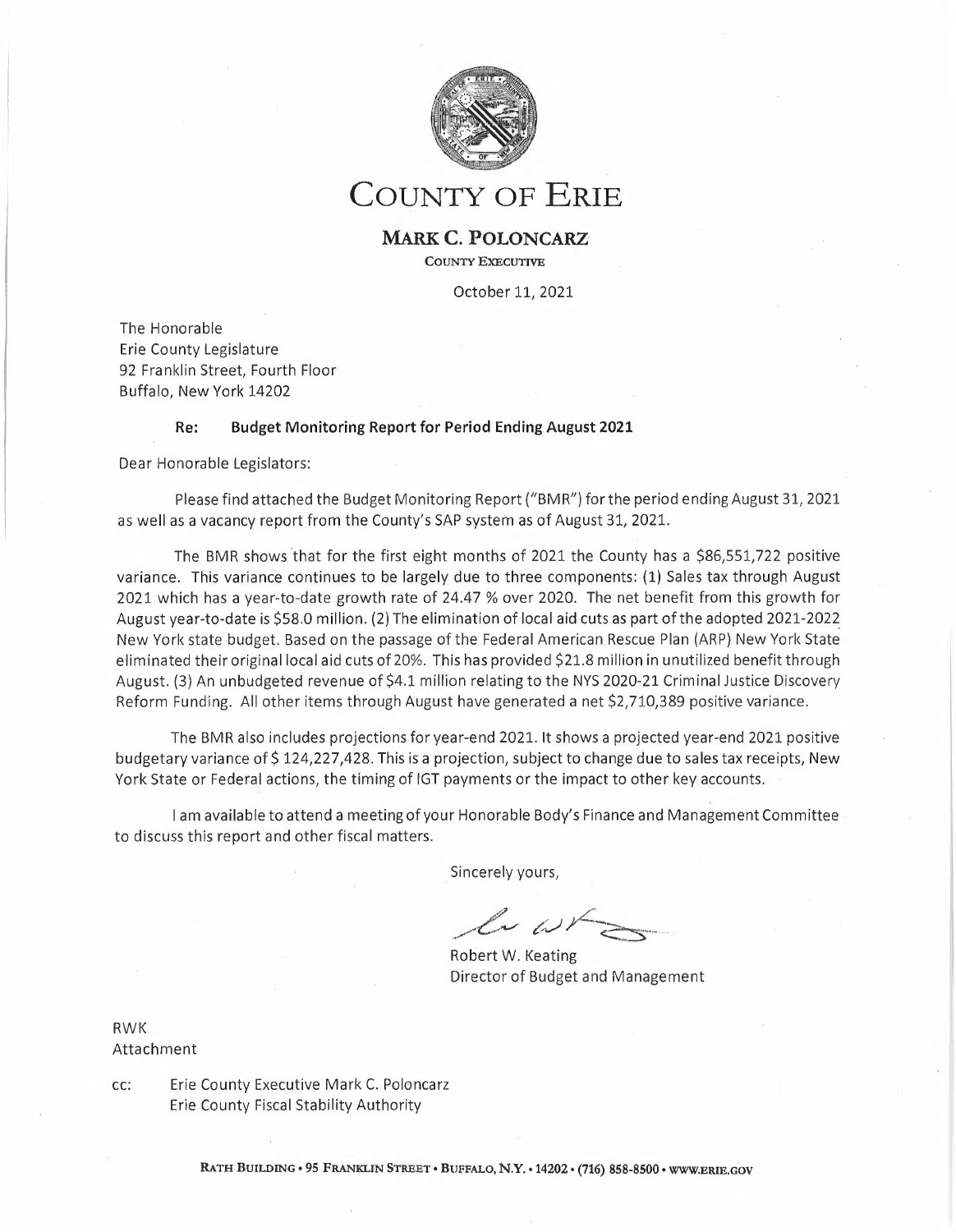| 411580 Fed Aid - SNAP ET 50% | (3,038,400)     | (2,025,600)        | (1,413,454)         | (612, 146)    | 69.78%     | (1,624,946)     | 46.52%    |                                                              |
|------------------------------|-----------------|--------------------|---------------------|---------------|------------|-----------------|-----------|--------------------------------------------------------------|
| 411590 FA-HEAP               | (3,939,165)     | (2,626,110)        | (3,706,454)         | 1,080,344     | 141.14%    | (232,711)       | 94.09%    |                                                              |
| 411610 FA-Serv/Recipients    | (5,310,745)     | (3,540,497)        | (2,663,972)         | (876, 525)    | 75.24%     | (2,646,773)     | 50.16%    |                                                              |
| 411640 FA-Daycare Block Grt  | (25, 205, 076)  | (15,468,717)       | (15,533,639)        | 64,921        | 100.42%    | (7,669,437)     | 66.95%    |                                                              |
| 411670 FA-Refugee&Entrants   |                 |                    |                     |               |            |                 |           |                                                              |
|                              | (50, 856)       | (33,904)           | (18, 985)           | (14, 919)     | 56.00%     | (31, 871)       | 37.33%    |                                                              |
| 411680 FA-Foster Care/Adopt  | (14, 616, 248)  | (9,744,165)        | (8, 114, 782)       | (1,629,383)   | 83.28%     | (6, 501, 466)   | 55.52%    |                                                              |
| 411690 FA-IV-D Incentives    | (426, 359)      | (284, 239)         | (307, 840)          | 23,601        | 108.30%    | (118, 519)      | 72.20%    |                                                              |
| 411700 FA-TANF Safety Net    | (564, 749)      | (376, 499)         | (177, 953)          | (198, 546)    | 47.27%     | (386, 796)      | 31.51%    |                                                              |
| 411780 Fed Ald-Medicald Adm  | (123, 643)      | (82, 429)          | (86, 767)           | 4,338         | 105.26%    | (36, 876)       | 70.18%    |                                                              |
| 412000 FA-School Lunch Prog  |                 |                    |                     |               |            |                 |           | After 66% of the year, the Cotinty has                       |
|                              | (29,056)        | (19, 371)          | (27, 849)           | 8,478         | 143.77%    | (1, 207)        | 95.85%    | achieved 55% of the budgeted Federal                         |
| 414000 Federal Aid           | (262, 544)      | (115,092)          | (33,906)            | (81, 187)     | 29.46%     | (228, 638)      | 12.91%    | reventie.                                                    |
| 414010 Federal Aid - Other   | (6, 375)        | (4, 250)           | 0                   | (4,250)       | 0.00%      | (6, 375)        | 0.00%     |                                                              |
| 414020 Misc Federal Aid      | (45, 857)       | (30, 571)          | (65, 755)           | 35,183        | 215.09%    | 19,898          | 143.39%   |                                                              |
| 414030 FMAP Revenue          | $\circ$         | 0                  | (904, 828)          |               |            |                 |           |                                                              |
|                              |                 |                    |                     | 904,828       | 0.00%      | 904,828         | 0.00%     |                                                              |
| *** Federal Revenue          | (171, 123, 358) | (113, 100, 750)    | (94, 405, 856)      | (18,694,894)  | 83.47%     | (76, 717, 502)  | 55.17%    |                                                              |
| 405000 State Ald Fr Da Sal   | (77, 682)       | (51, 788)          | (15, 536)           | (36, 252)     | 30.00%     | (62, 146)       | 20.00%    |                                                              |
| 405010 St Re Indigent Care   |                 |                    |                     |               |            |                 |           | <b>State Ald</b>                                             |
|                              | (30,000)        | (20,000)           | (44, 984)           | 24,984        | 224.92%    | 14,984          | 149.95%   | Overall benefit of \$68.5 million was                        |
| 405060 State Ald - NYSERDA   | (75, 603)       | (75, 603)          | (75, 603)           | (0)           | 100.00%    | (0)             | 100.00%   | realized due to elimination by NYS In their                  |
| 405170 SA-Crt Fac Incen Aid  | (2, 222, 863)   | (1,481,909)        | (1, 279, 974)       | (201, 934)    | 86.37%     | (942,889)       | 57.58%    | SFY 21-22 Budget of withholding a 20%                        |
| 405190 StAid-Octane Testing  | (30,000)        | (20,000)           | (18, 642)           | (1, 358)      | 93.21%     | (11, 358)       | 62.14%    | portion of County State Aid payments and                     |
| 405500 SA-Spec Need Presch   | (31, 460, 139)  | (20, 973, 426)     | (25, 457, 232)      | 4,483,806     | 121.38%    | (6,002,907)     | 80.92%    | also due to payments received in 2021 for                    |
|                              |                 |                    |                     |               |            |                 |           | NYS SFY 20-21 witholdings which occurred in                  |
| 405520 SA-NYS DOH EI Serv    | (4,032,801)     | (2,688,534)        | (3,021,427)         | 332,893       | 112.38%    | (1,011,374)     | 74.92%    | 2020. The gross 2021 benefit is \$ 38.3                      |
| 405530 SA-Admin Preschool    | (378, 836)      | (252, 557)         | (382, 725)          | 130,168       | 151.54%    | 3,889           | 101.03%   | million for budgeted 2021 revenue losses                     |
| 405540 SA-Art VI-P H Work    | (1,832,215)     | (1, 221, 477)      | (1, 217, 194)       | (4, 282)      | 99.65%     | (615, 021)      | 66,43%    | and another \$30.2 million relating to the                   |
| 405560 SA-NYS DOH EI Admin   | (454, 155)      | (302, 770)         | (306, 654)          | 3,884         | 101.28%    | (147, 501)      | 67.52%    | 2021 return of withholdings which occurred                   |
|                              |                 |                    |                     |               |            |                 |           | In 2020, \$9.3 million of this benefit was                   |
| 405590 SA-Medicaid El Admin  | (123, 643)      | (82, 429)          | (86, 766)           | 4,337         | 105.26%    | (36, 877)       | 70.17%    | used as a funding source lor additional 2021                 |
| 405595 SA-Med Anti Fraud     | (425, 360)      | (283, 573)         | (208, 821)          | (74, 752)     | 73.64%     | (216, 539)      | 49.09%    | pay-as-you-go capital project work, another                  |
| 406000 SA-Fr Prob Serv       | (1, 181, 952)   | (787, 968)         | (787, 968)          | 0             | 100.00%    | (393,984)       | 66.67%    | \$34.6 million was utilized as a funding                     |
| 406010 SA-Fr Nav Law Enforc  | (80, 500)       | (53, 667)          | 58,201              | (111, 868)    | $-108.45%$ | (138, 701)      | $-72.30%$ | source in the 2021 RENEW Plan and \$ 0.2                     |
| 406020 SA-Snomob Lw Enforc   |                 |                    |                     |               |            |                 |           | was used to lund a 8roadband Utility                         |
|                              | (20,000)        | (13, 333)          | $\mathbf 0$         | (13, 333)     | 0.00%      | (20,000)        | 0.00%     | Business Plan and Design. The remaining                      |
| 406500 Refugee Hith Assment  | (91, 041)       | (60, 694)          | (35, 112)           | (25, 583)     | 57.85%     | (55, 930)       | 38.57%    | unutilized 2021 YTD positive variance is \$<br>24.4 million. |
| 406550 Emerg Med Training    | (358, 655)      | (239, 103)         | (174, 365)          | (64, 738)     | 72.92%     | (184, 290)      | 48.62%    |                                                              |
| 406560 SA-Art VI-PubHlthLab  | (2,430,888)     | (1, 527, 957)      | (1,602,960)         | 75,003        | 104.91%    | (827,928)       | 65.94%    |                                                              |
| 406810 SA-Foren Mntl Hea Sr  |                 |                    |                     |               |            |                 |           |                                                              |
|                              | (2,842,867)     | (1,895,245)        | (1,536,838)         | (358, 407)    | 81.09%     | (1,306,029)     | 54.06%    |                                                              |
| 406830 SA-Mental Health II   | (29,062,504)    | (19, 252, 059)     | (19, 216, 594)      | (35, 465)     | 99.82%     | (9,845,910)     | 66.12%    |                                                              |
| 406860 State Aid - OASAS     | (11,744,796)    | (7,751,230)        | (7, 523, 291)       | (227, 939)    | 97.06%     | (4,221,505)     | 64.06%    |                                                              |
| 406880 State Aid - OPWDD     | (526, 325)      | (350, 883)         | (350, 883)          | (0)           | 100.00%    | (175, 442)      | 66.67%    |                                                              |
| 406890 Handpd Park Surch     | (25, 500)       | (17,000)           |                     |               | 42.08%     | (18, 347)       | 28.05%    |                                                              |
|                              |                 |                    | (7, 153)            | (9,847)       |            |                 |           |                                                              |
| 407500 SA-MA In House        | 2,122,109       | 1,414,739          | 1,621,744           | (207,005)     | 114.63%    | 500,365         | 76.42%    |                                                              |
| 407510 SA-Spec Need Aduit    | (2, 310)        | (1, 540)           | 0                   | (1, 540)      | 0.00%      | (2, 310)        | 0.00%     |                                                              |
| 407520 SA-Family Assistance  | $\mathbf 0$     | 0                  | (14, 682)           | 14,682        | 0.00%      | 14,682          | 0.00%     |                                                              |
| 407540 SA-Soc Serv Admin     | (32,907,805)    | (21, 338, 537)     | (19,846,900)        | (1,491,637)   | 93.01%     | (13,060,905)    | 60.31%    |                                                              |
|                              |                 |                    |                     |               |            |                 |           |                                                              |
| 407580 SA-Sch Breakfst Prog  | (842)           | (561)              | (775)               | 214           | 138.07%    | (67)            | 92.04%    |                                                              |
| 407590 SA-5chool Lunch Prog  | (494)           | (329)              | (459)               | 130           | 139.37%    | (35)            | 92.92%    |                                                              |
| 407600 SA-Sec Det Other Co   | (707,080)       | (558, 887)         | (1,639,025)         | 1,080,138     | 293.27%    | 931,945         | 231.80%   |                                                              |
| 407610 SA-Sec Det Loc Yth    | (4,064,316)     | (2,709,544)        | (1,707,670)         | (1,001,874)   | 63.02%     | (2,356,646)     | 42.02%    |                                                              |
|                              |                 |                    |                     |               |            |                 |           |                                                              |
| 407615 SA-Non-Sec Loc Yth    | $\mathbf 0$     | 0                  | (319,085)           | 319,085       | 0.00%      | 319,085         | 0.00%     |                                                              |
| 407625 SA-Raise the Age      | (6,832,520)     | (5,771,172)        | (8,609,563)         | 2,838,391     | 149.18%    | 1,777,043       | 126.01%   |                                                              |
| 407630 SA-Safety Net Assist  | (8,694,262)     | (5,796,175)        | (5,213,681)         | (582, 494)    | 89,95%     | (3,480,581)     | 59.97%    |                                                              |
| 407640 SA-Emrg Assist/Adult  | (600, 572)      | (400, 381)         | (209, 647)          | (190, 734)    | 52.36%     | (390, 925)      | 34.91%    |                                                              |
| 407650 SA-Foster Care/Adopt  |                 |                    |                     |               |            |                 |           |                                                              |
|                              | (23, 252, 617)  | (13,501,745)       | (11, 568, 744)      | (1,933,001)   | 85.68%     | (11,683,873)    | 49.75%    |                                                              |
| 407670 SA-EAF Prev POS       | (5,704,692)     | (3,803,128)        | (1, 133, 057)       | (2,670,071)   | 29.79%     | (4,571,635)     | 19.86%    |                                                              |
| 407680 SA-Serv Fr Recipnts   | (4,997,798)     | (3,763,426)        | (5,483,720)         | 1,720,294     | 145.71%    | 485,922         | 109.72%   |                                                              |
| 407710 SA-Legal Serv/Disab   | (141,800)       | (94, 533)          | 0                   | (94, 533)     | 0.00%      | (141, 800)      | 0.00%     |                                                              |
| 407720 SA-Handicapped Child  | (230, 943)      | (153, 962)         | 0                   | (153, 962)    | 0.00%      | (230, 943)      | 0.00%     |                                                              |
|                              |                 |                    |                     |               |            |                 |           |                                                              |
| 407730 State Aid - Burials   | (1,034)         | (689)              | $\mathbf 0$         | (689)         | 0.00%      | (1,034)         | 0.00%     |                                                              |
| 407740 SA-Veterns Srv Agenc  | (50,000)        | 0                  | $\mathsf{O}\xspace$ | 0             | 0.00%      | (50,000)        | 0.00%     |                                                              |
| 407780 SA-Daycare Block Grt  | (4, 784, 039)   | (3, 189, 359)      | (1,058,134)         | (2, 131, 225) | 33.18%     | (3,725,905)     | 22.12%    |                                                              |
| 407785 SA-WDI Enrollment     | 0               | 0                  | (312, 683)          | 312,683       | 0.00%      | 312,683         | 0.00%     |                                                              |
| 407795 State Aid - Code Blue | (406, 428)      | (270, 952)         | (406, 429)          | 135,477       |            | $\mathbf{1}$    | 100.00%   |                                                              |
|                              |                 |                    |                     |               | 150.00%    |                 |           |                                                              |
| 408000 SA-Youth Progs        | (22, 275)       | (14, 850)          | (86, 217)           | 71,367        | 580.59%    | 63,942          | 387.06%   |                                                              |
| 408020 Youth-Reimb Programs  | (784, 495)      | (522, 997)         | (813, 742)          | 290,745       | 155.59%    | 29,247          | 103.73%   |                                                              |
| 408030 Yth-Runaway Adv Prog  | (34, 327)       | (22, 885)          | (35, 013)           | 12,129        | 153.00%    | 686             | 102.00%   |                                                              |
| 408040 Yth-Runway Reim Prog  | (34, 328)       | (22,885)           | (14, 640)           | (8, 245)      | 63.97%     | (19,688)        | 42.65%    |                                                              |
|                              |                 |                    |                     |               |            |                 |           |                                                              |
| 408050 Yth-Homeless Adv Prg  | (72, 656)       | (48, 437)          | (73, 937)           | 25,500        | 152.64%    | 1,281           | 101.76%   |                                                              |
| 408060 Yth-Homeless Reim Pr  | (51,086)        | (34, 057)          | (19, 434)           | (14, 623)     | 57.06%     | (31,652)        | 38.04%    |                                                              |
| 408065 Yth-Supervision       | (840,000)       | (560,000)          | (460, 538)          | (99, 462)     | 82.24%     | (379, 462)      | 54.83%    |                                                              |
| 408530 SA-Crim Justice Prog  | (672,071)       | (466, 381)         | (462, 384)          | (3,996)       | 99.14%     | (209, 687)      | 68.80%    |                                                              |
|                              |                 |                    |                     |               |            |                 |           | \$4,068,952 of unbudgeted NYS                                |
| 409000 State Aid Revenues    | (271,075)       | (164, 107)         | (279, 171)          | 115,065       | 170.12%    | 8,096           | 102.99%   | Discovery Aid was received in April.                         |
| 409010 State Ald - Other     | (186,060)       | (185, 532)         | (4, 367, 605)       | 4,182,073     | 2354.10%   | 4,181,545       | 2347.42%  |                                                              |
| 409020 SA-Misc               | (27, 564)       | (18, 376)          | (37, 473)           | 19,097        | 203.92%    | 9,909           | 135.95%   |                                                              |
| 409030 SA-Main-Lleu of Rent  | (157, 578)      | (105, 052)         | (113, 265)          | 8,213         | 107.82%    | (44, 313)       | 71.88%    |                                                              |
|                              |                 |                    |                     |               |            |                 |           |                                                              |
| 409050 SA-Revenue Offset     | (5,763,865)     | (5,763,865)        | (14,073,401)        | 8,309,536     | 244.17%    | 8,309,536       | 244.17%   |                                                              |
| ***<br><b>State Revenue</b>  | (189, 683, 148) | (127, 272, 811)    | (140, 031, 850)     | 12,759,039    | 110.03%    | (49, 651, 298)  | 73,82%    |                                                              |
| 450000 Interfnd Rev Non-Sub  | (51, 338, 831)  | (49, 164, 344)     | (49, 172, 241)      | 7,897         | 100.02%    | (2, 166, 590)   | 95.78%    |                                                              |
| 486010 Resid Equity Tran-In  | (29, 746)       | (29, 746)          | (20, 860)           | (8,886)       | 70.13%     | (8,886)         | 70.13%    |                                                              |
|                              |                 |                    |                     |               |            |                 |           |                                                              |
| *** Interfund Revenue        | (51, 368, 577)  | (49, 194, 090)     | (49, 193, 102)      | (988)         | 100.00%    | (2, 175, 475)   | 95.77%    |                                                              |
| **** County Revenue          | (1,570,985,091) | (1, 148, 457, 296) | (1, 244, 765, 477)  | 96,308,181    | 108.39%    | (326, 219, 614) | 79.23%    |                                                              |

 $\lambda$ 

 $\mathcal{L}$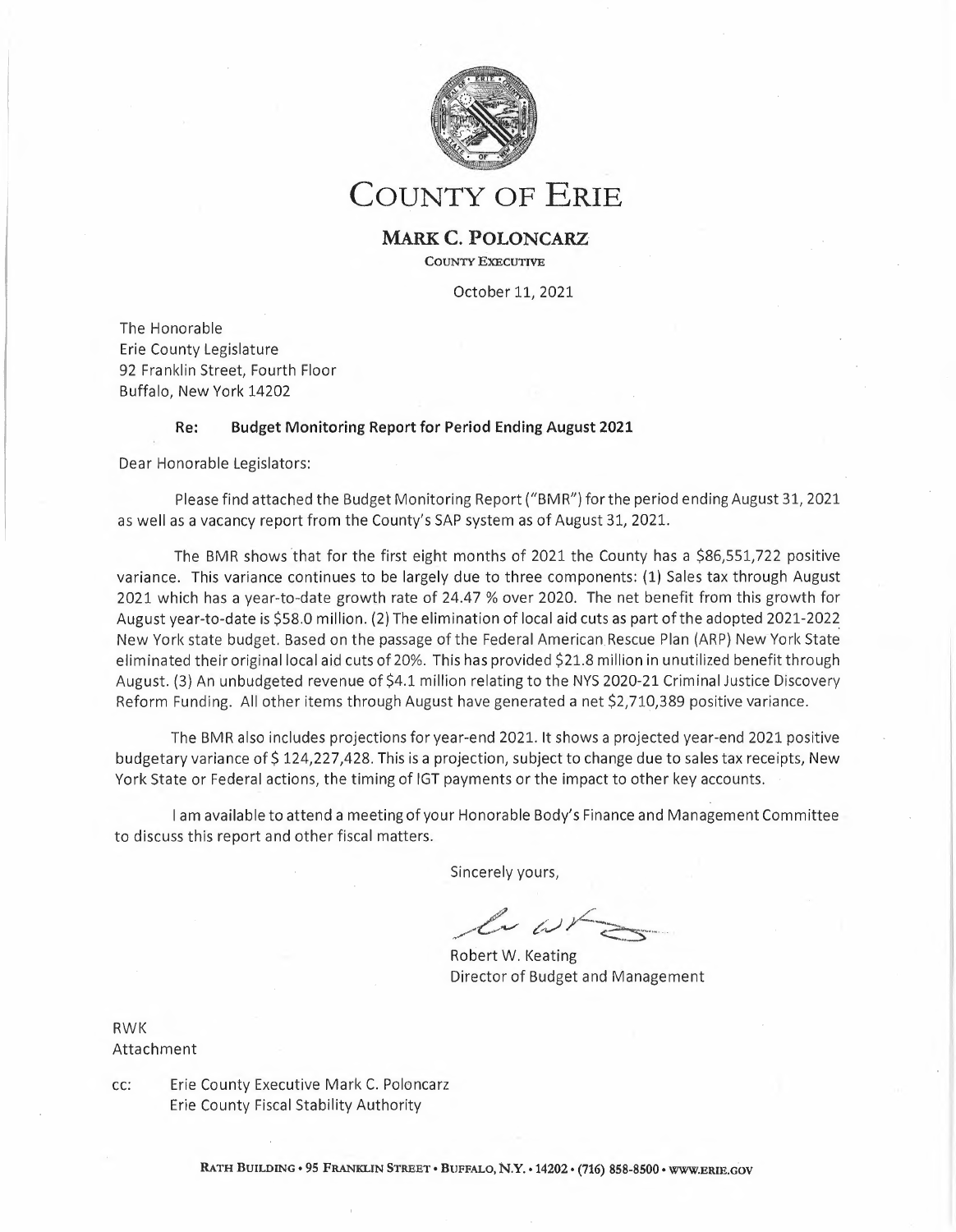| Expense                         |             |             |               |                |          |                |            |                                                                          |
|---------------------------------|-------------|-------------|---------------|----------------|----------|----------------|------------|--------------------------------------------------------------------------|
| 500000 Full Time - Salaries     | 221,061,577 | 134,466,600 | 129,618,640   | 4,847,960      | 96.39%   | 91,442,937     | 58.63%     |                                                                          |
| 500010 Part Ilme - Wages        | 3,258,315   | 2,024,079   | 1,465,706     | 558,373        | 72.41%   | 1,792,609      | 44.98%     | After 00% of the year,                                                   |
| 500020 Regular PT - Wages       | 1,415,266   | 934,903     | 723,938       | 210,965        | 77.43%   | 691,328        | 51.15%     | the County has spent 58%<br>of budgeted sataries.                        |
| 500030 Seasonal - Wages         | 918,354     | 603,841     | 337,210       | 266,631        | 55.84%   | 581,144        | 36.72%     |                                                                          |
| Salaries                        | 226,653,512 | 138,029,423 | 132,145,494   | 5,883,929      |          | 94,508,018     |            |                                                                          |
|                                 |             |             |               |                | 95.74%   |                | 58.30%     |                                                                          |
| 500300 Shift Differential       | 1,623,046   | 1,074,458   | 969,505       | 104,953        | 90.23%   | 653,541        | 59.73%     |                                                                          |
| 500320 Uniform Allowance        | 915,600     | 215,250     | 215,250       | $\circ$        | 100.00%  | 700,350        | 23.51%     | Through the end of Juty, overtime is                                     |
| 500330 Holiday Worked           | 1,847,157   | 1,224,120   | 1,173,715     | 50,404         | 95.88%   | 673,442        | 63.54%     | showing a negative variance of \$1.1M.                                   |
| 500340 Line-up Pay              | 2,560,621   | 1,688,266   | 1,422,012     | 266,254        | 84.23%   | 1,138,609      | 55.53%     |                                                                          |
| 500350 Other Employee Pymts     | 6,662,133   | 1,145,224   | 756,361       | 388,863        | 66.04%   | 5,905,772      | 11.35%     |                                                                          |
| 501000 Overtime                 |             |             |               |                |          |                |            |                                                                          |
|                                 | 15,186,215  | 10,902,056  | 12,088,801    | (1, 186, 745)  | 110.89%  | 3,097,414      | 79.60%     |                                                                          |
| $\pm\pm$<br>Non-Salaries        | 28,794,772  | 16,249,373  | 16,625,645    | (376, 271)     | 102.32%  | 12,169,127     | 57.74%     |                                                                          |
| 504990 Reductions Per Srv       | (1,637,541) | (1,095,941) | 0             | (1,095,941)    | 0.00%    | (1,637,541)    | 0.00%      |                                                                          |
| Countywide Adjustments          | (1,637,541) | (1,095,941) | $\bf{0}$      | (1,095,941)    | 0.00%    | (1,637,541)    | 0.00%      |                                                                          |
| *** Personnel Related Expense   | 253,810,743 | 153,182,855 | 148,771,139   | 4,411,716      | 97.12%   | 105,039,605    | 58.62%     |                                                                          |
| 502000 Fringe Benefits          | 127,634,943 | 77,832,463  |               | 77,833,955     |          |                |            |                                                                          |
|                                 |             |             | (1, 493)      |                | 0.00%    | 127,636,436    | 0.00%      |                                                                          |
| 502010 Employer FICA            | 0           | 0           | 8,852,567     | (8,852,567)    | 0.00%    | (8,852,567)    | 0.00%      | All departmental Fringe Benefit                                          |
| S02020 Empler FICA-Medicare     | $\mathbb O$ | $\circ$     | 2,066,812     | (2,066,812)    | 0.00%    | (2,066,812)    | 0.00%      | expense is budgeted in account                                           |
| 502030 Employee Health Ins      | 0           | 0           | 22,971,654    | (22, 971, 654) | 0.00%    | (22, 971, 654) | 0.00%      | 502000. Actual expense is recorded at                                    |
| 502040 Dental Plan              | 0           | 0           | 764,742       | (764, 742)     | 0.00%    | (764, 742)     | 0.00%      | the detailed level indicated. The<br>exception is the budget for Workers |
| 502050 Workers' Compensation    | 12,024,377  | 7,954,125   | 8,242,304     | (288, 179)     | 103.62%  | 3,782,073      | 68,55%     | Compensation and ECMC legacy-                                            |
| 502060 Unemployment Ins         | $\Omega$    | $\Omega$    | (702, 553)    | 702,553        |          |                |            | related expense.                                                         |
|                                 |             |             |               |                | 0.00%    | 702,553        | 0.00%      |                                                                          |
| 502070 Hosp & Med-Retirees'     | 2,184,480   | 1,456,320   | 17, 151, 822  | (15,695,502)   | 1177.75% | (14, 967, 342) | 785.17%    |                                                                          |
| 502090 Hlth Ins Waiver          | 0           | $\Omega$    | 1,043,246     | (1,043,246)    | 0.00%    | (1,043,246)    | 0.00%      |                                                                          |
| 502100 Retirement               | 0           | $\Omega$    | 20,266,758    | (20, 266, 758) | 0.00%    | (20, 266, 758) | 0.00%      | After 66% of the year, the County has                                    |
| 502130 Wkrs Cmp Otr Fd Reim     | (9,744,568) | (6,446,032) | (3,939,227)   | (2,506,804)    | 61.11%   | (5,805,341)    | 40.42%     | spent 58% of the total budgeted Fringe                                   |
| 502140 3rd Party Recoveries     | (1,424,032) | (941, 997)  | (1, 551, 934) | 609,937        | 164.75%  | 127,902        | 108.98%    | Benefit expense.                                                         |
|                                 |             |             |               |                |          |                |            |                                                                          |
| *** Fringe Benefit Total        | 130,675,200 | 79,854,879  | 75,164,698    | 4,690,181      | 94.13%   | 55,510,502     | 57.52%     |                                                                          |
| 505000 Office Supplies          | 1,085,991   | 626,763     | 339,966       | 286,797        | 54.24%   | 746,024        | 31.30%     |                                                                          |
| 505200 Clothing Supplies        | 550,277     | 304,009     | 207,469       | 96,540         | 68.24%   | 342,808        | 37.70%     |                                                                          |
| 505400 Food & Kitchen Supp      | 1,616,325   | 838,749     | 758,849       | 79,900         | 90.47%   | 857,476        | 46.95%     |                                                                          |
| 505600 Auto Tr & Hvy Eq Sup     | 1,810,263   | 1,525,427   | 912,318       | 613,109        | 59.81%   | 897,945        | 50.40%     |                                                                          |
|                                 |             |             |               |                |          |                |            |                                                                          |
| 505800 Medical & Hith Supp      | 3,721,100   | 1,135,999   | 632,892       | 503,107        | 55.71%   | 3,088,207      | 17.01%     |                                                                          |
| 506200 Maintenance & Repair     | 2,447,962   | 1,395,504   | 1,196,156     | 199,348        | 85.72%   | 1,251,806      | 48.86%     |                                                                          |
| 506400 Highway Supplies         | 2,000       | 857         | 207           | 650            | 24.17%   | 1,793          | 10.36%     |                                                                          |
| 507000 E-Z Pass Supplies        | 14,700      | 9,800       | 7,350         | 2,450          | 75.00%   | 7,350          | 50.00%     |                                                                          |
| Supplies and Repairs            | 11,248,618  | 5,837,108   | 4,055,208     | 1,781,901      | 69.47%   | 7,193,410      | 36.05%     |                                                                          |
| 555000 General Liability        | 5,182,518   | 1,623,250   | 7             | 1,623,243      | 0.00%    | 5,182,511      | 0.00%      |                                                                          |
|                                 |             |             |               |                |          |                |            |                                                                          |
| 555010 Settlmts/Jdgmnts-Lit     | 0           | 0           | 105,467       | (10S, 467)     | 0.00%    | (105, 467)     | 0.00%      |                                                                          |
| 555020 Travel & Mileage-Lit     | 0           | $\circ$     | 57            | (57)           | 0.00%    | (57)           | 0.00%      |                                                                          |
| 555030 Litig & Rel Disburs.     | $\theta$    | 0           | 79,123        | (79, 123)      | 0.00%    | (79, 123)      | 0.00%      |                                                                          |
| 555040 Expert/Cons Fees-Lit     | $\Omega$    | 0           | 444,942       | (444, 942)     | 0.00%    | (444, 942)     | 0.00%      |                                                                          |
| 555050 Insurance Premiums       | 19,400      | 12,933      | 993,833       | (980, 900)     | 7684.28% | (974, 433)     | 5122.85%   | Risk Retention expense is budgeted in                                    |
|                                 |             |             |               |                |          |                |            | account 555000 while actual expense                                      |
| <b>Risk Retention</b>           | 5,201,918   | 1,636,183   | 1,623,430     | 12,754         | 99.22%   | 3,578,488      | 31.21%     | is recorded at a detaited tevet in the                                   |
| 510000 Local Mileage Reimb      | 1,086,440   | 717,097     | 512,736       | 204,361        | 71.50%   | 573,704        | 47.19%     | accounts indicated. In total Risk                                        |
| 510100 Out Of Area Travel       | 512,021     | 280,335     | 106,210       | 174,125        | 37.89%   | 405,811        | 20.74%     | Retention is on budget for the period.                                   |
| S10200 Training And Educat      | 582,581     | 397,227     | 296,005       | 101,223        | 74.52%   | 286,577        | 50.81%     |                                                                          |
| 511000 Control Board Expense    | 504,000     | 336,000     | 307,069       | 28,931         | 91.39%   | 196,931        | 60.93%     |                                                                          |
|                                 |             |             |               |                |          |                |            |                                                                          |
| 515000 Utillty Charges          | 2,744,416   | 1,828,889   | 2,127,955     | (299,066)      | 116.35%  | 616,461        | 77.54%     |                                                                          |
| 516040 DSS Trng & Edu Pro       | 1,501,950   | 1,001,300   | 1,001,300     | 0              | 100.00%  | 500,650        | 66.67%     |                                                                          |
| 530000 Other Expenses           |             |             | 583,484       | 926,775        | 38.63%   |                |            |                                                                          |
|                                 | 5,401,514   | 1,510,258   |               |                |          | 4,818,030      | 10.80%     |                                                                          |
| 530010 Chargebacks              |             |             |               |                |          |                | $-142.81%$ |                                                                          |
|                                 | 1,494,900   | (1,913,810) | (2, 134, 829) | 221,019        | 111.55%  | 3,629,729      |            |                                                                          |
| 530030 Pivot Wage Subsidies     | 2,805,679   | 1,907,583   | 1,796,193     | 111,391        | 94.16%   | 1,009,486      | 64.02%     |                                                                          |
| 545000 Rental Charges           | 9,706,866   | 6,162,474   | 6,084,406     | 78,068         | 98.73%   | 3,622,460      | 62.68%     |                                                                          |
| ** Other                        | 31,542,283  | 13,863,537  | 12,303,957    | 1,559,580      | 88.75%   | 19,238,326     | 39.01%     |                                                                          |
| Non Profit Purchase of Servic   | 107,093,015 | 69,368,926  | 67,433,320    | 1,935,606      | 97.21%   | 39,659,696     | 62.97%     |                                                                          |
| Professional Srvs Contracts a   | 42,178,454  | 24,203,092  | 22,938,261    | 1,264,831      | 94.77%   | 19,240,193     | 54.38%     |                                                                          |
| 516050 Dept Payments-ECMCC      | 7,344,964   | 5,528,830   | 5,159,764     | 369,066        | 93.32%   | 2,185,200      | 70.25%     |                                                                          |
|                                 |             |             |               | $\mathbf 0$    |          |                |            |                                                                          |
| 516051 ECMCC Drug & Alcohol     | 397,493     | 264,995     | 264,995       |                | 100.00%  | 132,498        | 66.67%     |                                                                          |
| $\ast$<br><b>ECMCC Payments</b> | 7,742,457   | 5,793,825   | 5,424,759     | 369,066        | 93.63%   | 2,317,698      | 70.07%     |                                                                          |
| 516060 Sales Tax Loc Gov 3%     | 316,149,457 | 209,534,980 | 251,437,988   | (41,903,009)   | 120.00%  | 64,711,469     | 79.53%     |                                                                          |
| 516070 Flat Dist from 1%        | 12,500,000  | 12,500,000  | 12,500,000    | 0              | 100.00%  | 0              | 100.00%    |                                                                          |
| 520030 NFTA-Share Sales Tax     | 20,361,690  | 13,495,038  | 16,193,911    | (2,698,873)    | 120.00%  | 4,167,779      | 79.53%     |                                                                          |
| Sales Tax to Local Government   | 349,011,147 | 235,530,018 | 280, 131, 899 | (44, 601, 881) | 118.94%  | 68,879,248     | 80.26%     |                                                                          |
| $\ast\ast$                      |             |             |               |                |          |                |            |                                                                          |
| Contractual                     | 524,589,413 | 348,998,575 | 390,030,953   | (41,032,378)   | 111.76%  | 134,558,460    | 74.35%     |                                                                          |
| 561410 Lab & Tech Eqt           | 3,445,988   | 1,094,476   | 1,022,650     | 71,825         | 93.44%   | 2,423,337      | 29.68%     |                                                                          |
| 561420 Office Furn & Fixt       | 507,651     | 282,969     | 168,617       | 114,352        | 59.59%   | 339,034        | 33.22%     |                                                                          |
| 561430 Bldg Grs & Hvy Eq        | 52,656      | 25,661      | 22,390        | 3,271          | 87.25%   | 30,266         | 42.52%     |                                                                          |
| 561440 Motor Vehicles           | 206,504     | 130,881     | 93,850        | 37,031         | 71.71%   | 112,654        | 45.45%     |                                                                          |
| $\pm$ $\pm$<br>Equipment        | 4,212,798   | 1,533,987   | 1,307,507     | 226,479        | 85.24%   | 2,905,291      | 31.04%     |                                                                          |
|                                 |             |             |               |                |          |                |            |                                                                          |
| 559000 County Share - Grants    | 8,392,759   | 1,573,847   | 1,586,674     | (12, 827)      | 100.82%  | 6,806,085      | 18.91%     |                                                                          |
| 570020 Interfund - Road         | 21,043,685  | 13,747,725  | 13,747,528    | 197            | 100.00%  | 7,296,157      | 65.33%     |                                                                          |
| 570025 InterFd Co Share 911     | 4,379,710   | 2,985,297   | 2,984,820     | 477            | 99.98%   | 1,394,890      | 68.15%     |                                                                          |
| 570028 InterFd Co Share Lib     | 135,000     | 135,000     | 135,000       | 0              | 100.00%  | 0              | 100.00%    |                                                                          |
| 570030 Interfund-ECC Sub        | 18,084,317  | 18,084,317  | 18,084,317    | 0              | 100.00%  | 0              | 100.00%    |                                                                          |
| 570050 InterFund Trans-Cap      | 61,508,741  | 46,854,901  | 46,854,900    | $\mathbf 1$    | 100.00%  | 14,653,841     | 76.18%     |                                                                          |
|                                 |             |             |               |                |          |                |            |                                                                          |
| 575000 Interfnd Exp Non-Sub     | 2,000       | 0           | 0             | 0              | 0.00%    | 2,000          | 0.00%      |                                                                          |
| 575040 I/F Expense-Utility      | 3,650,089   | 2,253,875   | 2,217,741     | 36,133         | 98.40%   | 1,432,348      | 60.76%     |                                                                          |
| 570035 IF Tran-COVID-19 Res     | 5,070,900   | 0           | 0             | 0              | 0.00%    | 5,070,900      | 0.00%      |                                                                          |
| $\ast$<br>Interfund Expense     | 122,267,201 | 85,634,962  | 85,610,980    | 23,982         | 99.97%   | 36,656,221     | 70.02%     |                                                                          |
| 910200 ID Budget Services       | 0           | 0           | 0             | 0              | 0.00%    | 0              | 0.00%      |                                                                          |
| 910600 ID Purchasing Srv        | (213, 216)  | (142, 144)  | (134, 219)    | (7, 925)       | 94.42%   | (78,997)       | 62.95%     |                                                                          |